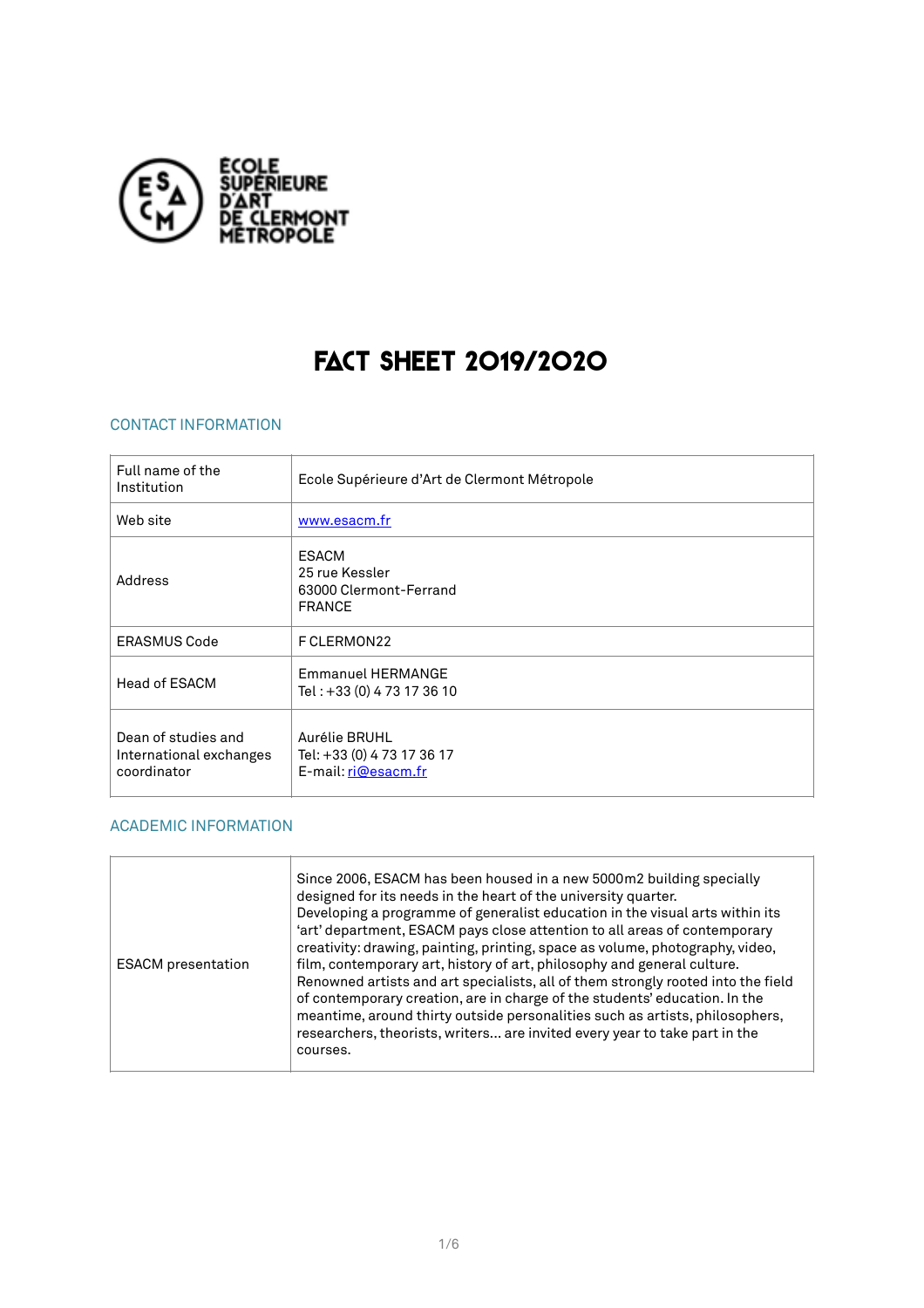| Semester calendar                             | Semester 1<br>- Courses start: last week of September or first week of October.<br>- Arrival date: few days before courses begin can permit to do administrative<br>formalities, particularly for students who haven't found their accommodation.<br>- Examination: at the end of each semester (semester assessment)<br>- End of semester date: first or second week of February to include the<br>International short film festival (part of ESACM student curriculum).<br>- Vacations: 2 weeks for Christmas (school is closed)                                                                                                                                                                                                                                                                                                                                                                                                                                                                              |
|-----------------------------------------------|-----------------------------------------------------------------------------------------------------------------------------------------------------------------------------------------------------------------------------------------------------------------------------------------------------------------------------------------------------------------------------------------------------------------------------------------------------------------------------------------------------------------------------------------------------------------------------------------------------------------------------------------------------------------------------------------------------------------------------------------------------------------------------------------------------------------------------------------------------------------------------------------------------------------------------------------------------------------------------------------------------------------|
| Semester calendar                             | Semester 2<br>- Courses start: first or second week of February to include the International<br>short film festival (part of ESACM student curriculum).<br>- Arrival date: few days before courses begin can permit to do administrative<br>formalities, particularly for students who haven't found their accommodation.<br>- Examination: at the end of each semester (semester assessment)<br>- End of semester date: end of May, beginning of June<br>- Vacations: 1 week in February and 2 weeks in April/May (school can stay open)                                                                                                                                                                                                                                                                                                                                                                                                                                                                       |
| Programs open to<br>International application | The degree programs open to international exchanges applicants are:<br>Bachelor Programs / Art<br>- Second year: semester 3 (30 ECTS) or semester 4 (30 ECTS)<br>- Third year: semester 5 (30 ECTS). The school do not accept exchange students<br>in semester S6, too many credits are devoted to the bachelor diploma.<br>Students accepted in the semester 5 could be allowed to stay for the second.<br>Master Programs / Art<br>- Fourth year: semester 7 (30 ECTS) / semester 8 (30 ECTS)<br>- ESACM do not accept exchange students during the fifth year of the<br>curriculum, too many credits are devoted to the master thesis and the diploma.                                                                                                                                                                                                                                                                                                                                                       |
| Mode of study                                 | Training is carried out on a full-time basis. It comprises Teaching Units (UE)<br>which combine Lesson Units (UC) with various formats (lectures, theory and<br>practice, seminars, tutorials, studios, interviews, workshops, training etc.). In<br>some Teaching Units, students may decide to choose Lesson Units for obtaining<br>the 30 ECTS required for validating their semester. This method promotes the<br>choice, initiative and commitment of students who are responsible for their<br>course and who build up the way it moves forward.<br>Regular and active attendance to courses is compulsory at ESACM; this will be<br>part of the assessment criteria.                                                                                                                                                                                                                                                                                                                                     |
| System of assessment                          | Two types of assessment are used together: on-going assessment by heads of<br>each Lesson Unit and at the end of each semester assessment by a teachers'<br>college. The incoming students will be assessed in the same conditions as the<br>ESACM students. If necessary some part of the work and of the assessment<br>could be done in English (written statement on the work, oral presentation)<br>Credits are awarded in relation to both quality and quantity (attendance,<br>motivation, quality of work produced, dialogue with teachers). For proper<br>assessment of work and projects undertaken, credits are scored using local<br>scores graded from 0 to 20. An average score of 10 out of 20 is required within<br>each UC for acquiring the corresponding credits. To ensure results are<br>comprehensible worldwide, local scores are converted to ECTS points in line<br>with EU norms. A comparison table with numeric and ECTS grading scale is<br>provide with the transcript of records. |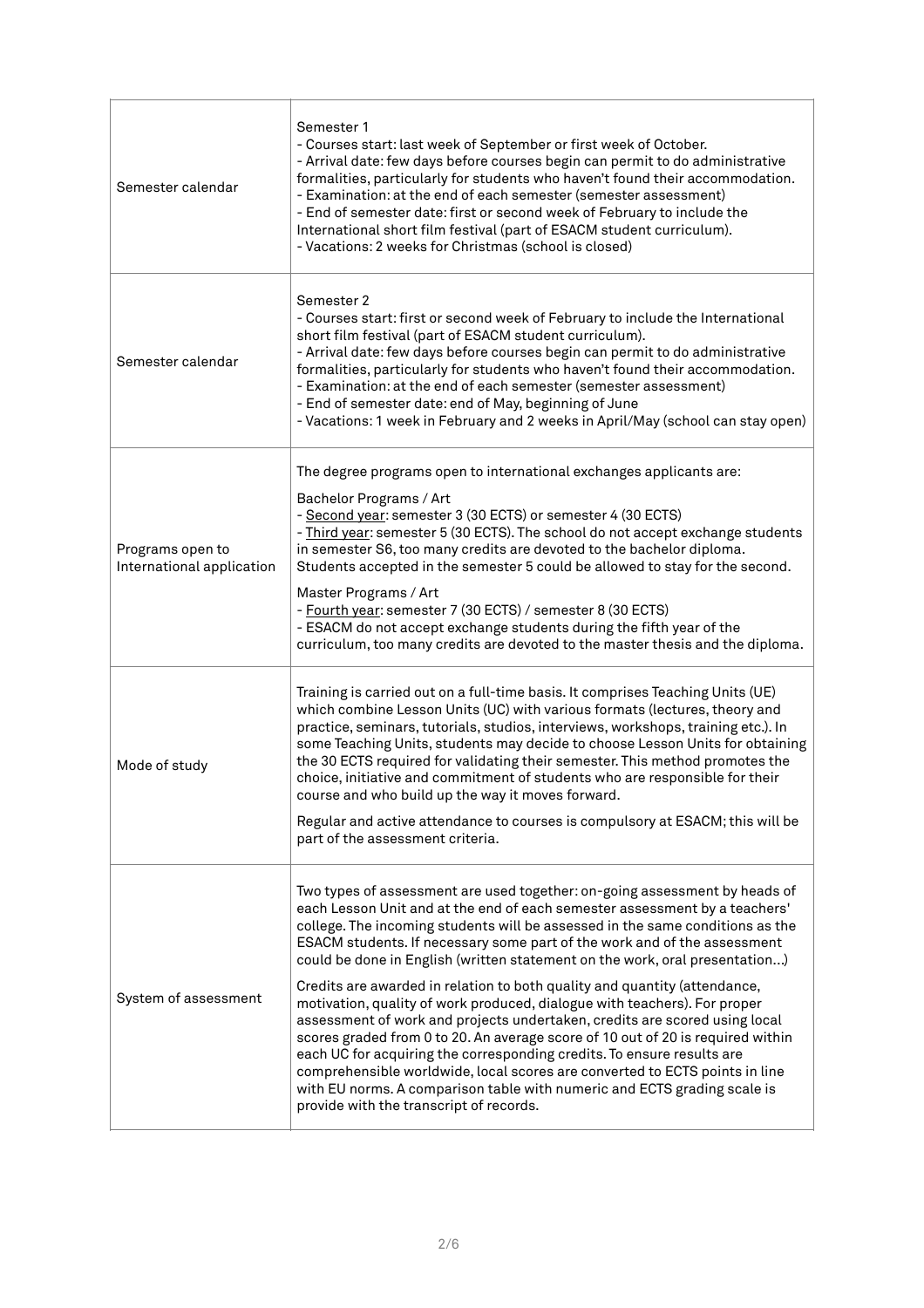| Language courses                                                | The language of instruction at ESACM is French. Even if some individual<br>tutorials, work presentation, essays can be done in English if necessary,<br>knowledge of French is highly recommended to fully take advantage of the<br>exchange program.<br>French lessons: The students may attend French courses at the university.<br>The cost is $350 \epsilon$ for one semester (50 hours). Students have to inform the<br>coordinator, before their arrival, if they want to attend these courses.                                                                                                                                                                                                                                                                                                                                                                                                                                                                                                                                                                                                                                                                                                                                                                                                                                                                                                                        |
|-----------------------------------------------------------------|------------------------------------------------------------------------------------------------------------------------------------------------------------------------------------------------------------------------------------------------------------------------------------------------------------------------------------------------------------------------------------------------------------------------------------------------------------------------------------------------------------------------------------------------------------------------------------------------------------------------------------------------------------------------------------------------------------------------------------------------------------------------------------------------------------------------------------------------------------------------------------------------------------------------------------------------------------------------------------------------------------------------------------------------------------------------------------------------------------------------------------------------------------------------------------------------------------------------------------------------------------------------------------------------------------------------------------------------------------------------------------------------------------------------------|
| <b>Exchange Students</b><br>Application dealines &<br>procedure | Application deadline<br>- Semester 1: May 1rst<br>- Semester 2: November 1rst<br>Application information:<br>http://www.esacm.fr/fr/esacm/page/international/international-exchanges<br>Application file (digital):<br>- Exchange student application form<br>- CV<br>- Covering letter<br>- Portfolio of works<br>- Identity photo<br>- Learning agreement signed by the sending institution<br>After approbation:<br>- Copy of ID card or passport, (both for non-European student)<br>- Copy of their visa (for non-European student)<br>- Copy of social insurance (health care). The coverage must be valid for the<br>entire duration of the student's stay at the school. For European students:<br>"European Health Insurance Card" / For non-European students, it's<br>compulsory to take a social insurance.<br>- Copy of civil liability. It will be contracted with LMDE or SMERRA once the<br>student is in Clermont-Ferrand (the school will provide help for these<br>procedures). This insurance covers damage students might cause to another<br>person or to another person's property. All international exchange students<br>must provide proof of civil liability insurance upon arrival in order to enrol at<br>school. It costs approximately 15 euros.<br>At their arrival, each exchange student will have one teacher tutor and a<br>student mentoring among the other students of the same year. |
| Useful documents                                                | <b>ESACM booklet: dowload</b><br><b>ESACM Student handbook: dowload (French)</b><br>Course catalogue: download<br>Information sheet: download<br>Exchange student application form: dowload                                                                                                                                                                                                                                                                                                                                                                                                                                                                                                                                                                                                                                                                                                                                                                                                                                                                                                                                                                                                                                                                                                                                                                                                                                  |
| Visa & Residence permit                                         | Depending on their nationality, students should obtain entry clearance to<br>France before leaving home.<br>Students coming from the European Union usually only need to show valid<br>passport or identity card.<br>Non-European students need to apply for:<br>- a visa at their nearest French Embassy / Consulate. Be careful:<br>A touristic visa can't be changed into a student visa.<br>French visa can't be modified once arrived.<br>- a "student residence permit" (titre de séjour étudiant) at the Préfecture du<br>Puy-de-Dôme if they stay more than 3 months.                                                                                                                                                                                                                                                                                                                                                                                                                                                                                                                                                                                                                                                                                                                                                                                                                                                |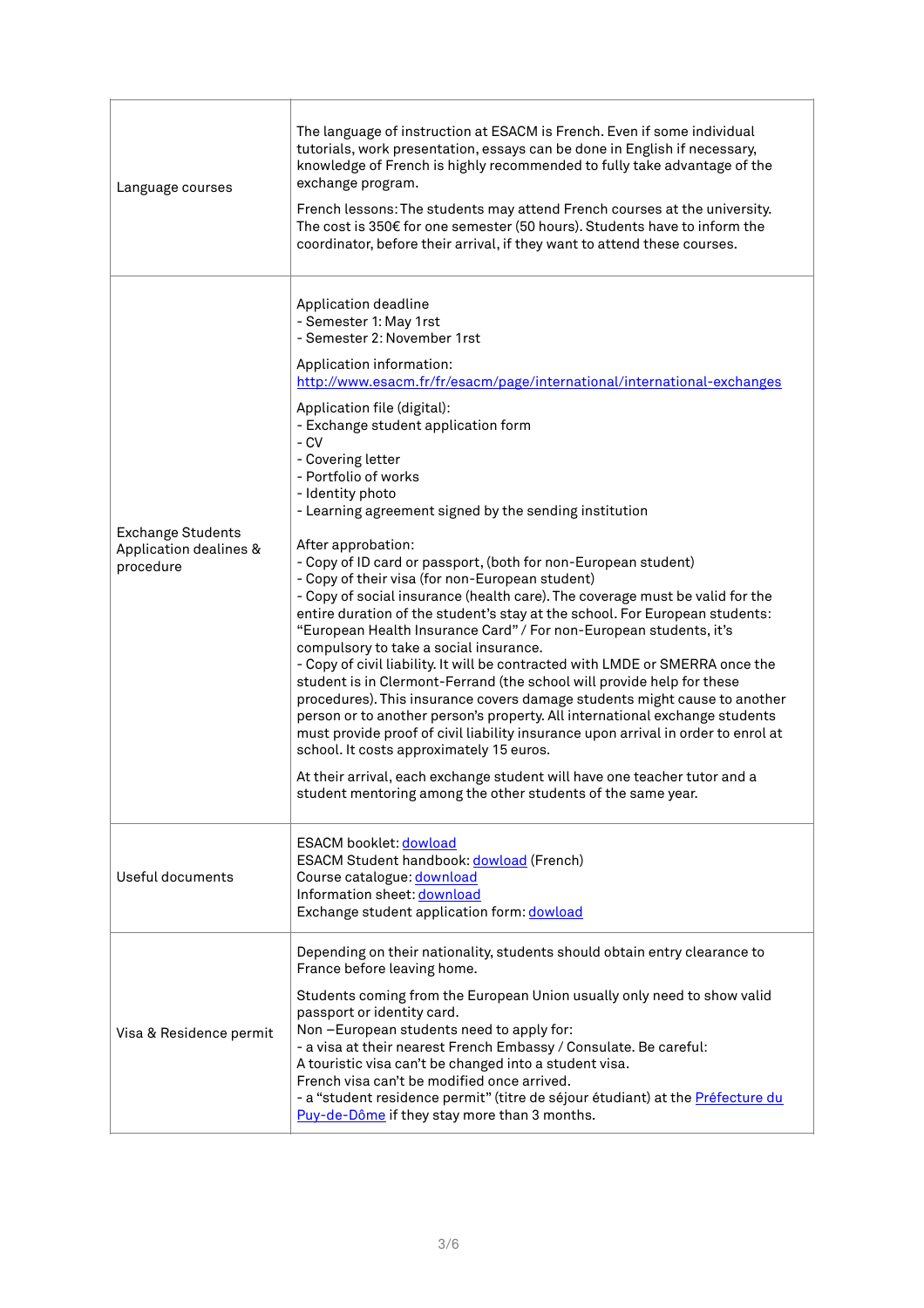|                    | For exchange students, studies are free of any tuitions fees.<br>After administrative registration, the student receives the official student card<br>and will be able to have lunches in University restaurants, discounts on train,<br>bus and tramway tickets, discounts at museums, theatres, concerts, swimming<br>pools, ski resorts, restaurants, etc.                                                                    |
|--------------------|----------------------------------------------------------------------------------------------------------------------------------------------------------------------------------------------------------------------------------------------------------------------------------------------------------------------------------------------------------------------------------------------------------------------------------|
| <b>Tuition Fee</b> | Equipment and resources available<br>ESACM provides students with the main tools and consumables required for<br>inductions and work carried out in the main artistic disciplines, so they can<br>borrow cameras, use photographic apparatus and premises, recorders etc. to<br>achieve their projects. Study trips and travel in France and aboard organised by<br>the school are also financed to a large extent by the ESACM. |

## LOCATION

| City                                | Clermont-Ferrand                                                                                                                                                                                                                                                                                                                                                                                                                                                                                                                                                                                                                                                                                                                                                                                                                                                                                               |
|-------------------------------------|----------------------------------------------------------------------------------------------------------------------------------------------------------------------------------------------------------------------------------------------------------------------------------------------------------------------------------------------------------------------------------------------------------------------------------------------------------------------------------------------------------------------------------------------------------------------------------------------------------------------------------------------------------------------------------------------------------------------------------------------------------------------------------------------------------------------------------------------------------------------------------------------------------------|
| Population                          | 141 569 inhabitants in the city / 469 922 in the urban area                                                                                                                                                                                                                                                                                                                                                                                                                                                                                                                                                                                                                                                                                                                                                                                                                                                    |
| Unique aspects about the<br>city    | Created from the union, in the 17th century, of Clermont, the city of bishops,<br>with Montferrand, the city of the counts of Auvergne, Clermont-Ferrand is a<br>regional metropole, natural gateway to the vast territory of the Massif Central<br>and has a strategic position in the center of France. It stretches out at the foot<br>of the Chaîne des Puys with its 80 volcanoes, against a unique backdrop, in an<br>area protected by the largest natural park in France, the Parc Naturel Régional<br>des Volcans d'Auvergne. The anthracite city, where Pascal was born in 1623, is<br>home to 40,000 students, including 5,000 international students, and has been<br>recently named as one of the best cities in Europe for students (L'étudiant<br>magazine). Clermont-Ferrand is also a cultural center with the International<br>Short Film Festival, countless shows, museums, heritage sites |
| Distances from other<br>cities      | Paris: 3.5 hours by train<br>Lyon: 1.5 hours by car<br>Montpellier: 3 hours by car<br>Bordeaux: 3.5 hours by car                                                                                                                                                                                                                                                                                                                                                                                                                                                                                                                                                                                                                                                                                                                                                                                               |
| Websites for further<br>information | www.clermont-ferrand.fr<br>www.auvergne-tourism.com                                                                                                                                                                                                                                                                                                                                                                                                                                                                                                                                                                                                                                                                                                                                                                                                                                                            |

# ACCOMODATION / STUDENT SERVICES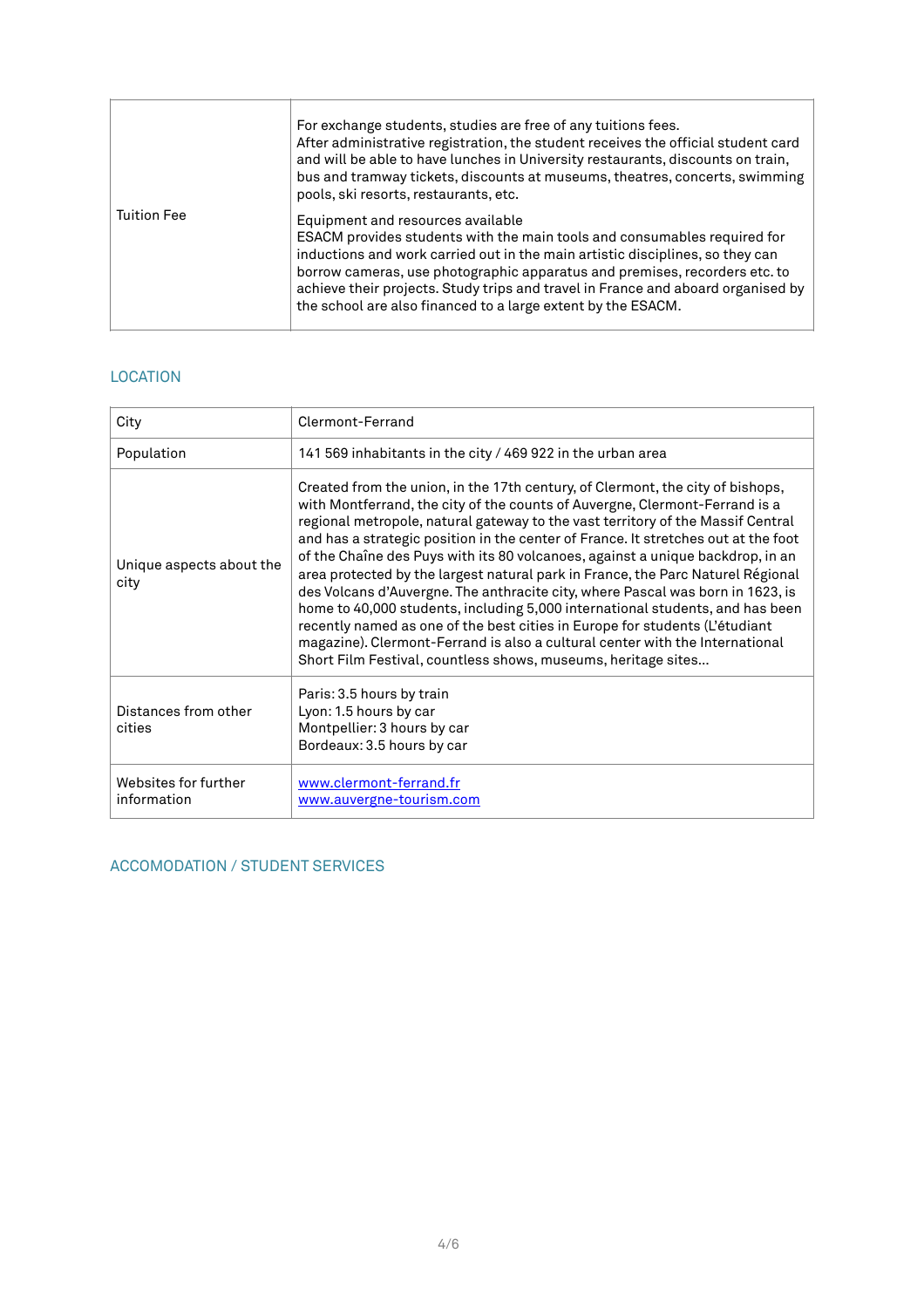| Accommodation                            | <b>CROUS University residence hall</b><br>ESACM signed an agreement with the CROUS to reserve some rooms for<br>exchange students from the 1rst September to the 1rst February and from the<br>1rst February to the end of June.<br>Location: 10 minutes by walk from the school<br>Prices: rooms around 240€/month (with private shower and toilets).<br>Bed sheets can be rent for 15€ for the semester.<br>To make a demand: Inform the International exchanges coordinator as soon as<br>possible if you are interested. In any case before the 1rst of June for the first<br>semester and before the 10 <sup>th</sup> December for the second.<br>For other kind of accommodation, students have to arrange their own<br>accommodation.<br>Prices average: Private rooms ins shared flat from 200 to 350€ per month, one<br>room flat/studio from 300 to 450€ per month.<br>To find your accommodation:<br>- www.crous-clermont.fr<br>- www.visale.fr<br>- www.appartager.com<br>Temporary accommodation<br>Students must also have enough money available for temporary<br>accommodation at the start of their mobility time to find room / flat to rent or if<br>they arrive to late to get the key of their room at the CROUS University<br>residency hall (the reception closes at 22:00 pm).<br>IMPORTANT: CLE guarantee and flat insurance are compulsory for any kind of<br>renting. See below. |
|------------------------------------------|-------------------------------------------------------------------------------------------------------------------------------------------------------------------------------------------------------------------------------------------------------------------------------------------------------------------------------------------------------------------------------------------------------------------------------------------------------------------------------------------------------------------------------------------------------------------------------------------------------------------------------------------------------------------------------------------------------------------------------------------------------------------------------------------------------------------------------------------------------------------------------------------------------------------------------------------------------------------------------------------------------------------------------------------------------------------------------------------------------------------------------------------------------------------------------------------------------------------------------------------------------------------------------------------------------------------------------------------------------------------------------------------------------------|
| French financial<br>guarantor            | In order to get accommodation, students may be asked to provide a<br>"Cautionnement solidaire", which corresponds to a "joint security", a person<br>who lives and works in France who will act as guarantor for students and will<br>guarantee to pay any outstanding amounts that students have not paid.<br>Students having no guarantor an ask for a CLE (Caution Locative Etudiante).<br>The CLE can be used by all students that:<br>- Have steadyincome but no family, friend or bank guarantor;<br>- Are looking for housing in France for their studies;<br>- Are 28 years old or less on September 1st of the year when the lease is<br>signed;<br>- Are 28 years old or more on September 1st of the year when the lease is<br>signed but with a PHD dated less than six months and a non-tenure researcher<br>position in a lab or research unit for a fixed-term contract »<br>Information and CLE request: - www.visale.fr                                                                                                                                                                                                                                                                                                                                                                                                                                                                    |
| French financial aid for<br>accomodation | The APL is French financial aid for accommodation made by the Caisse<br>d'Allocations Familiales (called CAF = Family Benefit Fund). It may be possible<br>to get this financial aid.<br>CAF - Cité administrative, rue Pélissier, 63000 Clermont-Ferrand<br>Information: www.caf.fr<br>Request: on line form                                                                                                                                                                                                                                                                                                                                                                                                                                                                                                                                                                                                                                                                                                                                                                                                                                                                                                                                                                                                                                                                                               |
| Cost of life                             | Bus pass is around 30€ per month / book of 10 tickets = 12.10€<br>Meals: CROUS cafeterias are very near the school (one full meal : 3.10€). Meals<br>can also be heated in a room provided for this purpose in the school.<br>A single course in a plain restaurant : 8 Euros.<br>A coffee : 1.2 to 2€                                                                                                                                                                                                                                                                                                                                                                                                                                                                                                                                                                                                                                                                                                                                                                                                                                                                                                                                                                                                                                                                                                      |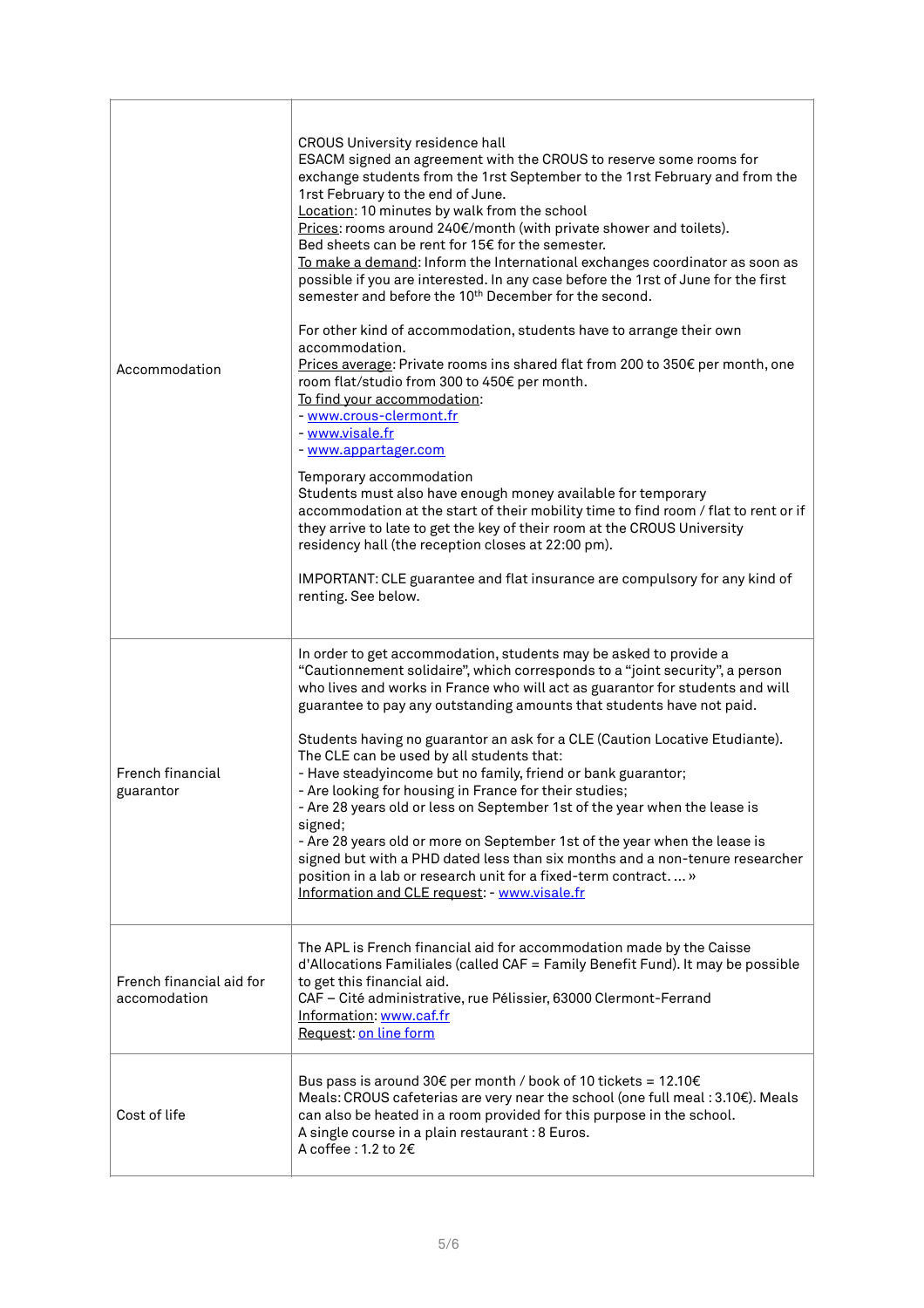| <b>Student Services</b> | Municipal libraries: www.bibliotheques-clermontcommunaute.net<br>University library: www.bibliotheque.clermont-universite.fr<br>University culture service (SUC): www.culture.clermont-universite.fr<br>Sports Centre (SIUAPS): www.sport.clermont-universite.fr<br>University health service (SSU): www.sante.clermont-universite.fr |
|-------------------------|---------------------------------------------------------------------------------------------------------------------------------------------------------------------------------------------------------------------------------------------------------------------------------------------------------------------------------------|
|-------------------------|---------------------------------------------------------------------------------------------------------------------------------------------------------------------------------------------------------------------------------------------------------------------------------------------------------------------------------------|